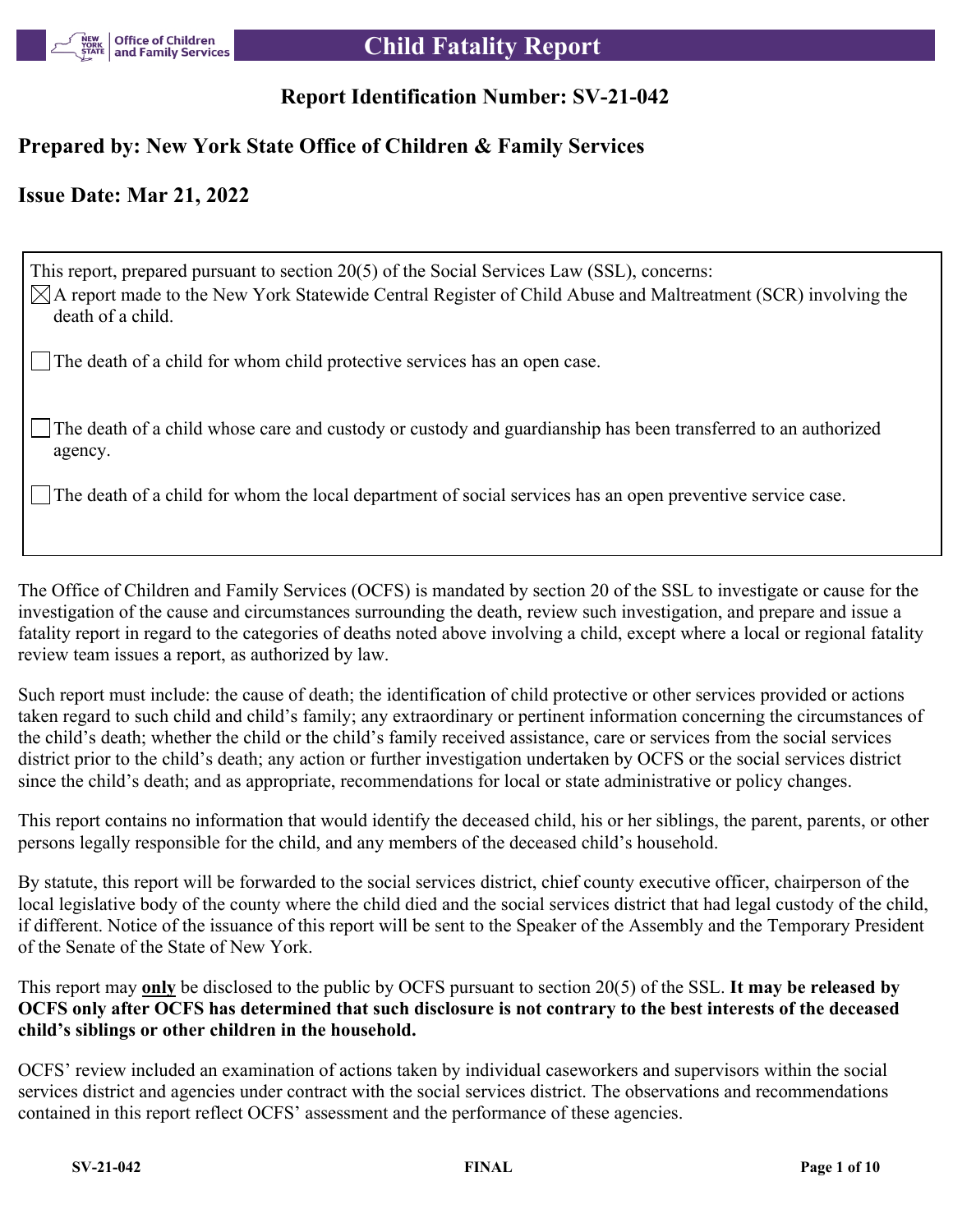

# **Abbreviations**

| <b>Relationships</b>                                 |                                                                       |                                       |  |  |
|------------------------------------------------------|-----------------------------------------------------------------------|---------------------------------------|--|--|
| <b>BM-Biological Mother</b>                          | <b>SM-Subject Mother</b>                                              | SC-Subject Child                      |  |  |
| <b>BF-Biological Father</b>                          | SF-Subject Father                                                     | OC-Other Child                        |  |  |
| MGM-Maternal Grand Mother                            | <b>MGF-Maternal Grand Father</b>                                      | FF-Foster Father                      |  |  |
| PGM-Paternal Grand Mother                            | PGF-Paternal Grand Father                                             | DCP-Day Care Provider                 |  |  |
| MGGM-Maternal Great Grand Mother                     | MGGF-Maternal Great Grand Father                                      | PGGF-Paternal Great Grand Father      |  |  |
| PGGM-Paternal Great Grand Mother                     | MA/MU-Maternal Aunt/Maternal Uncle PA/PU-Paternal Aunt/Paternal Uncle |                                       |  |  |
| <b>FM-Foster Mother</b>                              | <b>SS-Surviving Sibling</b>                                           | <b>PS-Parent Sub</b>                  |  |  |
| CH/CHN-Child/Children                                | <b>OA-Other Adult</b>                                                 |                                       |  |  |
|                                                      | Contacts                                                              |                                       |  |  |
| <b>LE-Law Enforcement</b>                            | <b>CW-Case Worker</b>                                                 | CP-Case Planner                       |  |  |
| Dr.-Doctor                                           | ME-Medical Examiner                                                   | <b>EMS-Emergency Medical Services</b> |  |  |
| DC-Day Care                                          | FD-Fire Department                                                    | <b>BM-Biological Mother</b>           |  |  |
| <b>CPS-Child Protective Services</b>                 |                                                                       |                                       |  |  |
|                                                      | <b>Allegations</b>                                                    |                                       |  |  |
| <b>FX-Fractures</b>                                  | <b>II-Internal Injuries</b>                                           | L/B/W-Lacerations/Bruises/Welts       |  |  |
| S/D/S-Swelling/Dislocation/Sprains                   | C/T/S-Choking/Twisting/Shaking                                        | B/S-Burns/Scalding                    |  |  |
| P/Nx-Poisoning/ Noxious Substance                    | <b>XCP-Excessive Corporal Punishment</b>                              | PD/AM-Parent's Drug Alcohol Misuse    |  |  |
| CD/A-Child's Drug/Alcohol Use                        | <b>LMC-Lack of Medical Care</b>                                       | <b>EdN-Educational Neglect</b>        |  |  |
| <b>EN-Emotional Neglect</b>                          | <b>SA-Sexual Abuse</b>                                                | M/FTTH-Malnutrition/Failure-to-thrive |  |  |
| IF/C/S-Inadequate Food/ Clothing/<br>Shelter         | <b>IG-Inadequate Guardianship</b>                                     | LS-Lack of Supervision                |  |  |
| Ab-Abandonment                                       | OTH/COI-Other                                                         |                                       |  |  |
|                                                      | <b>Miscellaneous</b>                                                  |                                       |  |  |
| <b>IND-Indicated</b>                                 | UNF-Unfounded                                                         | SO-Sexual Offender                    |  |  |
| Sub-Substantiated                                    | Unsub-Unsubstantiated                                                 | <b>DV-Domestic Violence</b>           |  |  |
| LDSS-Local Department of Social                      | <b>ACS-Administration for Children's</b>                              | NYPD-New York City Police             |  |  |
| Service                                              | Services                                                              | Department                            |  |  |
| PPRS-Purchased Preventive<br>Rehabilitative Services | TANF-Temporary Assistance to Needy<br>Families                        | FC-Foster Care                        |  |  |
| MH-Mental Health                                     | <b>ER-Emergency Room</b>                                              | <b>COS-Court Ordered Services</b>     |  |  |
| <b>OP-Order of Protection</b>                        | <b>RAP-Risk Assessment Profile</b>                                    | FASP-Family Assessment Plan           |  |  |
| <b>FAR-Family Assessment Response</b>                | Hx-History                                                            | Tx-Treatment                          |  |  |
| <b>CAC-Child Advocacy Center</b>                     | PIP-Program Improvement Plan                                          | yo-year(s) old                        |  |  |
| <b>CPR-Cardiopulmonary Resuscitation</b>             | ASTO-Allowing Sex Abuse to Occur                                      |                                       |  |  |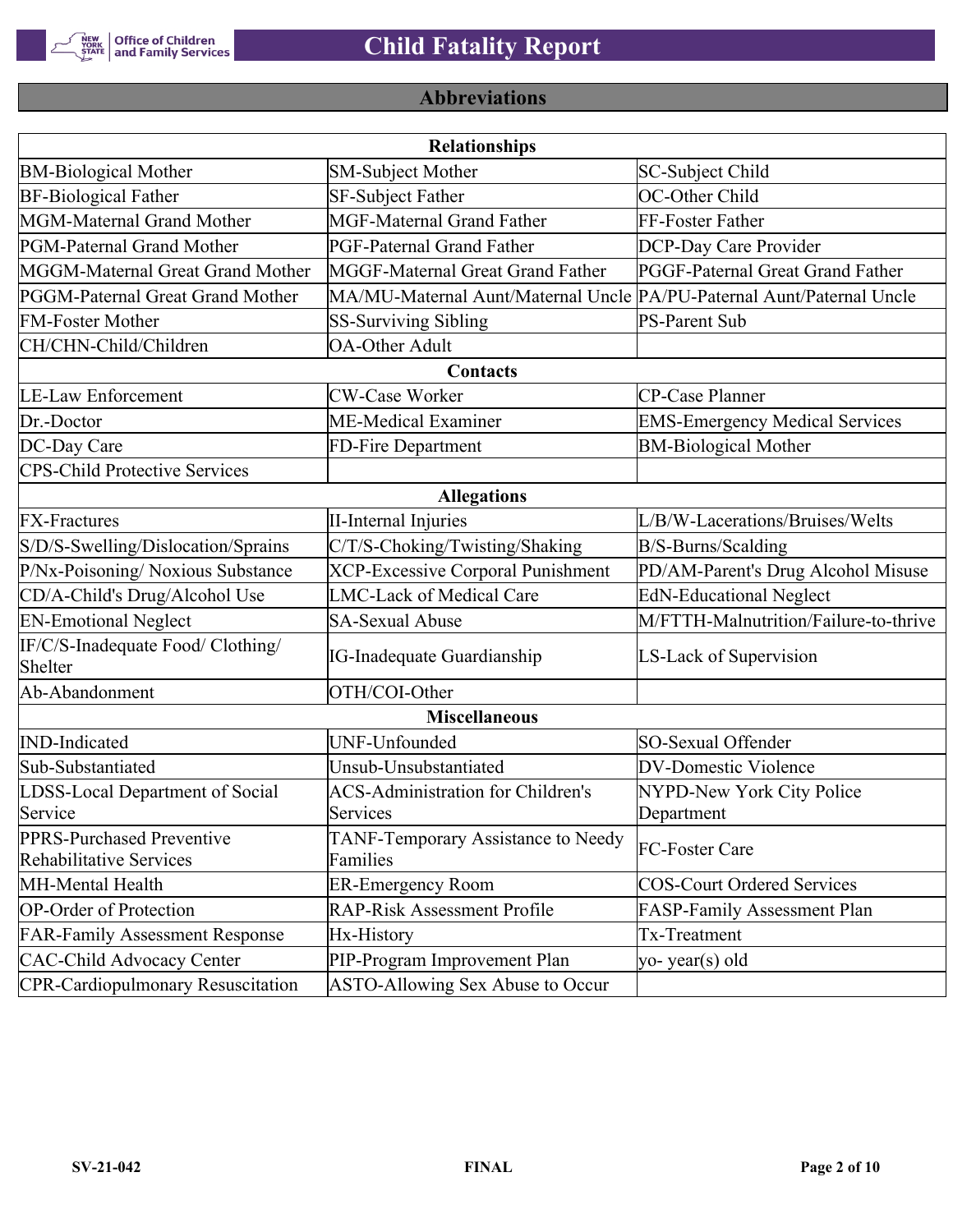### **Case Information**

**Report Type:** Child Deceased **Jurisdiction:** Westchester **Date of Death:** 10/06/2021

**Age:** 5 day(s) **Gender:** Female **Initial Date OCFS Notified:** 10/06/2021

#### **Presenting Information**

Westchester County Department of Social Services (WCDSS) received a report from the SCR alleging on 10/6/21, the father and mother fell asleep on the bed with the 5-day-old subject child. The child was laying on her back, cradled in her father's left arm. The mother was laying next to the father's right side. There were pillows at the top of the bed and a blanket covering the bed. Between 4:00AM and 4:30AM, the father felt the subject child move and he woke. At the time, the subject child was alive and there were no known injuries. The father woke to his alarm around 5:00AM and found the child pale and unresponsive. 911 was called and first responders arrived and began CPR. The child was transported to the hospital where she was pronounced dead at 6:31AM.

#### **Executive Summary**

This report concerns the death of the 5-day-old female subject child that occurred on 10/6/21. At the time of the subject child's death, she resided at home with her mother, father, and siblings, ages 12 and 8 years old. An autopsy was completed; however, the final report had not yet been issued at the time of this writing, and the cause and manner of death remained pending.

The investigation revealed the parents were in bed with the subject child on the morning of 10/6/21. The father had the subject child cradled in his left arm while he slept. Both parents confirmed there was a bassinet available for the child. The child typically slept in her bassinet, which was located in a room outside of the parents' bedroom. The child was awake and fussy around 1:00AM, so the father took the subject child out of the basinet and fed her a bottle while sitting in his bed next to the mother. The mother woke around 1:45AM and observed the subject child had fallen asleep. The mother told the father to place the subject child back in her bassinet and then the mother fell back to sleep. The father did not place the child in her bassinet but fell asleep in bed with the subject child in his arms. The father woke around 5:00AM and described the subject child as being "unresponsive" at that time. The parents called 911 and began CPR at the direction of the 911 operator. First responders arrived and transported the child to the hospital, though resuscitative efforts were unsuccessful, and the child was pronounced deceased at the emergency room.

WCDSS provided the parents with information for grief and mental health counseling. Community-based referrals were provided for the siblings, but the parents reported they were receiving support from their school. WCDSS spoke with family members and collateral sources, which included law enforcement, medical staff, and the medical examiner. WCDSS found credible evidence to substantiate the allegations of DOA/Fatality and IG against the father regarding the subject child. WCDSS determined the father was aware of safe sleep practice and was aware of the harm associated with co-sleeping. Despite that knowledge, the father chose to sleep in bed with the child. WCDSS unsubstantiated the allegations of DOA/Fatality and IG against the mother as she told the father to place the subject child back into the bassinet prior to falling asleep. The preliminary findings from the medical examiner reflected the sleeping environment was unsafe. No further service needs were identified and the investigation closed after all casework activity was complete. WCDSS conducted a thorough investigation in accordance with multidisciplinary standards and recorded casework activity and required assessments timely and accurately.

### **Findings Related to the CPS Investigation of the Fatality**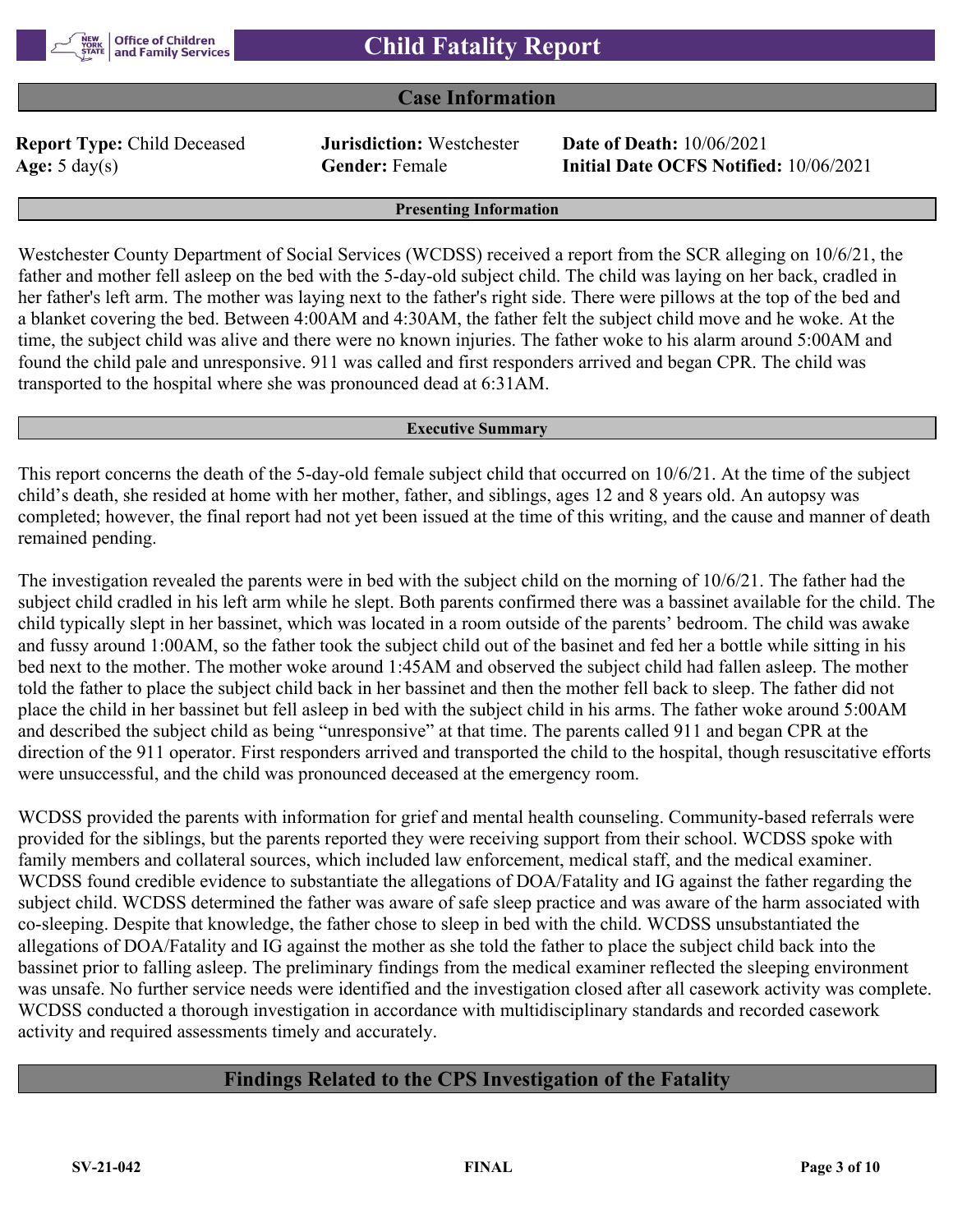

#### **Safety Assessment:**

 **Was sufficient information gathered to make the decision recorded on the:**

| <b>Approved Initial Safety Assessment?</b><br>O                                                                                                             | Yes                                                                          |
|-------------------------------------------------------------------------------------------------------------------------------------------------------------|------------------------------------------------------------------------------|
| Safety assessment due at the time of determination?<br>$\circ$                                                                                              | Yes                                                                          |
| Was the safety decision on the approved Initial Safety Assessment<br>appropriate?                                                                           | Yes                                                                          |
| <b>Determination:</b>                                                                                                                                       |                                                                              |
| Was sufficient information gathered to make determination(s) for all<br>allegations as well as any others identified in the course of the<br>investigation? | Yes, sufficient information was<br>gathered to determine all<br>allegations. |
| Was the determination made by the district to unfound or indicate<br>appropriate?                                                                           | Yes                                                                          |
| Explain:                                                                                                                                                    |                                                                              |
| The case was appropriately indicated and closed.                                                                                                            |                                                                              |
| Was the decision to close the case appropriate?                                                                                                             | Yes                                                                          |
| Was casework activity commensurate with appropriate and relevant statutory Yes<br>or regulatory requirements?                                               |                                                                              |
| Was there sufficient documentation of supervisory consultation?                                                                                             | Yes, the case record has detail of the<br>consultation.                      |
| <b>Explain:</b><br>Casework activity was commensurate with case circumstances.                                                                              |                                                                              |
| <b>Required Actions Related to the Fatality</b>                                                                                                             |                                                                              |
| Are there Required Actions related to the compliance issue(s)? $\Box$ Yes $\Box$ No                                                                         |                                                                              |
| <b>Fatality-Related Information and Investigative Activities</b>                                                                                            |                                                                              |
|                                                                                                                                                             |                                                                              |
| <b>Incident Information</b>                                                                                                                                 |                                                                              |
| <b>Date of Death: 10/06/2021</b><br>Time of Death: 06:31 AM                                                                                                 |                                                                              |

| Time of fatal incident, if different than time of death:               |              | Unknown      |  |  |
|------------------------------------------------------------------------|--------------|--------------|--|--|
| County where fatality incident occurred:                               |              | Westchester  |  |  |
| Was 911 or local emergency number called?                              |              | Yes          |  |  |
| <b>Time of Call:</b>                                                   |              | 05:00 AM     |  |  |
| Did EMS respond to the scene?                                          |              | Yes          |  |  |
| At time of incident leading to death, had child used alcohol or drugs? |              | No           |  |  |
| $SV-21-042$                                                            | <b>FINAL</b> | Page 4 of 10 |  |  |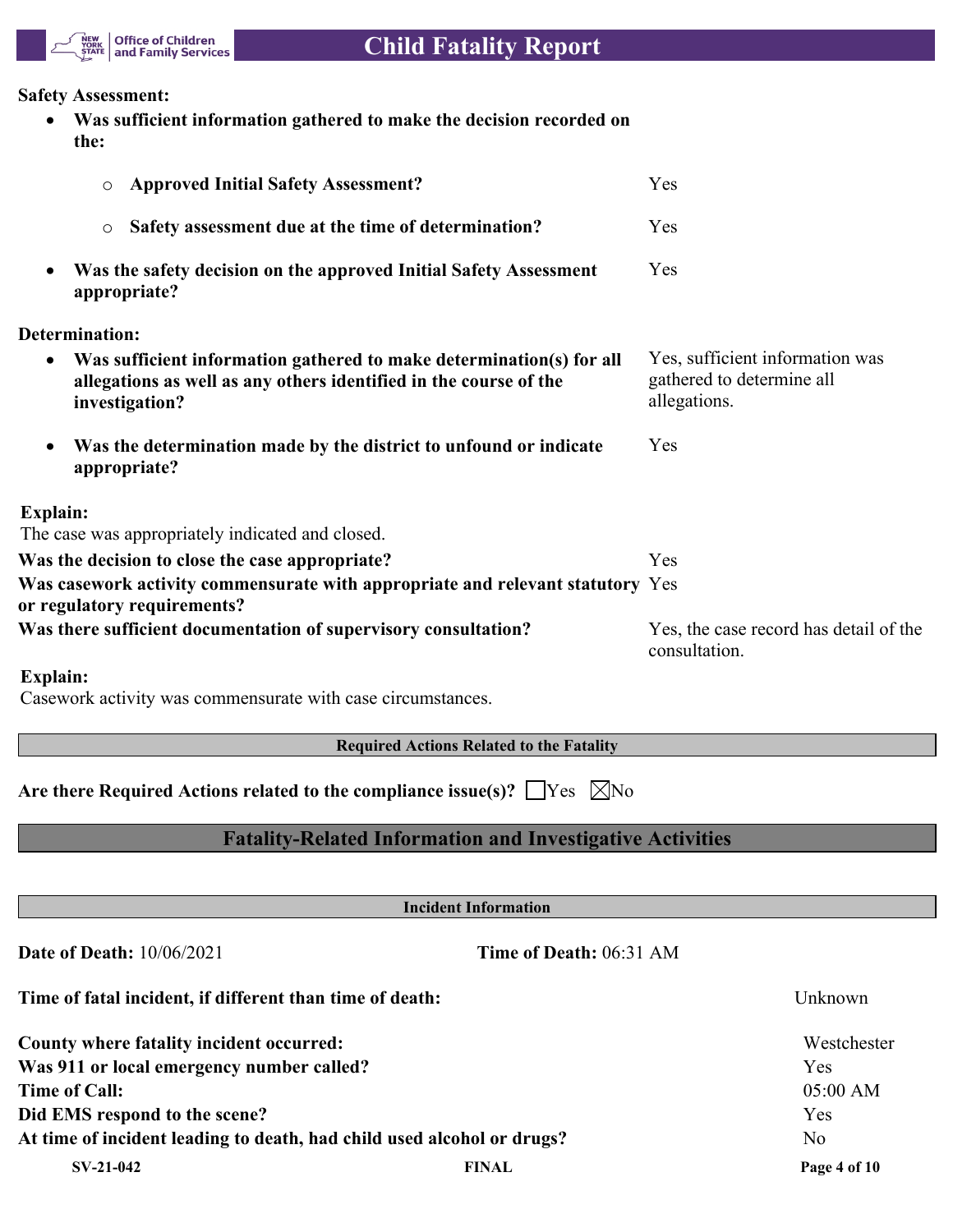

### **Child's activity at time of incident:**

| $\boxtimes$ Sleeping |
|----------------------|
| $\Box$ Playing       |

| Other

| $\boxtimes$ Sleeping | $\sqrt{\frac{1}{1}}$ Working | <b>Driving / Vehicle occupant</b> |
|----------------------|------------------------------|-----------------------------------|
| $\Box$ Playing       | Eating                       | $\mid$ Unknown                    |

# **Did child have supervision at time of incident leading to death?** Yes

**How long before incident was the child last seen by caretaker?** 30 Minutes

**At time of incident was supervisor impaired?** Not impaired.

| At time of incident supervisor was: |  |
|-------------------------------------|--|
|-------------------------------------|--|

 $Distracted$   $\Box$ 

Asleep Other:

# **Total number of deaths at incident event:**

**Children ages 0-18:** 1

**Adults:** 0

### **Household Composition at time of Fatality**

| Household                  | <b>Relationship</b> | <b>Role</b>         | <b>Gender</b> | Age                    |
|----------------------------|---------------------|---------------------|---------------|------------------------|
| Deceased Child's Household | Deceased Child      | Alleged Victim      | Female        | $5 \text{ Day}(s)$     |
| Deceased Child's Household | Father              | Alleged Perpetrator | Male          | $34$ Year(s)           |
| Deceased Child's Household | Mother              | Alleged Perpetrator | Female        | $31$ Year(s)           |
| Deceased Child's Household | Sibling             | No Role             | Female        | $ 12 \text{ Year}(s) $ |
| Deceased Child's Household | Sibling             | No Role             | Female        | $8$ Year(s)            |

### **LDSS Response**

On 10/6/21, WCDSS received the SCR fatality report regarding the subject child. Upon receipt of the fatality report, WCDSS initiated their investigation within 24 hours and coordinated efforts with their MDT. WCDSS reviewed CPS history which revealed that neither the parents, subject child, nor siblings were known to the system.

WCDSS interviewed the parents immediately upon receipt of the report on 10/6/21. The parents reported the subject child was in bed with them in the early morning hours of  $10/6/21$ . The father took the subject child out of her bassinet and brought her into the parents' bed to eat. The child ate approximately 3oz from her bottle around 1:00-1:30AM and then fell asleep while held in the father's arms. The mother woke around 1:45AM and encouraged the father to place the child back in her bassinet before falling back to sleep. The father continued holding the child in his arms and fell asleep a short time later. The father reported the subject child was cradled in his left arm, face up, swaddled in her hospital receiving blanket. The father woke around 4:30AM and noted the child was awake and moving in his arm. The child stopped moving, closed her eyes, and the father presumed she fell back asleep. At 5:00AM, the father woke and observed the subject child to be pale and not breathing. The father reported the child was still in his left arm, face up, and swaddled in her blanket. The parents called 911 and began CPR while awaiting the arrival of first responders. First responders transported the child to the hospital where she was pronounced deceased at 6:31AM.

Medical records revealed the child was born on 10/1/21 via c-section and there were no complications during the mother's pregnancy nor during the delivery. The child's first well baby appointment was scheduled for 10/6/21, the date of her death. Medical records regarding the siblings were received and there were no concerns documented.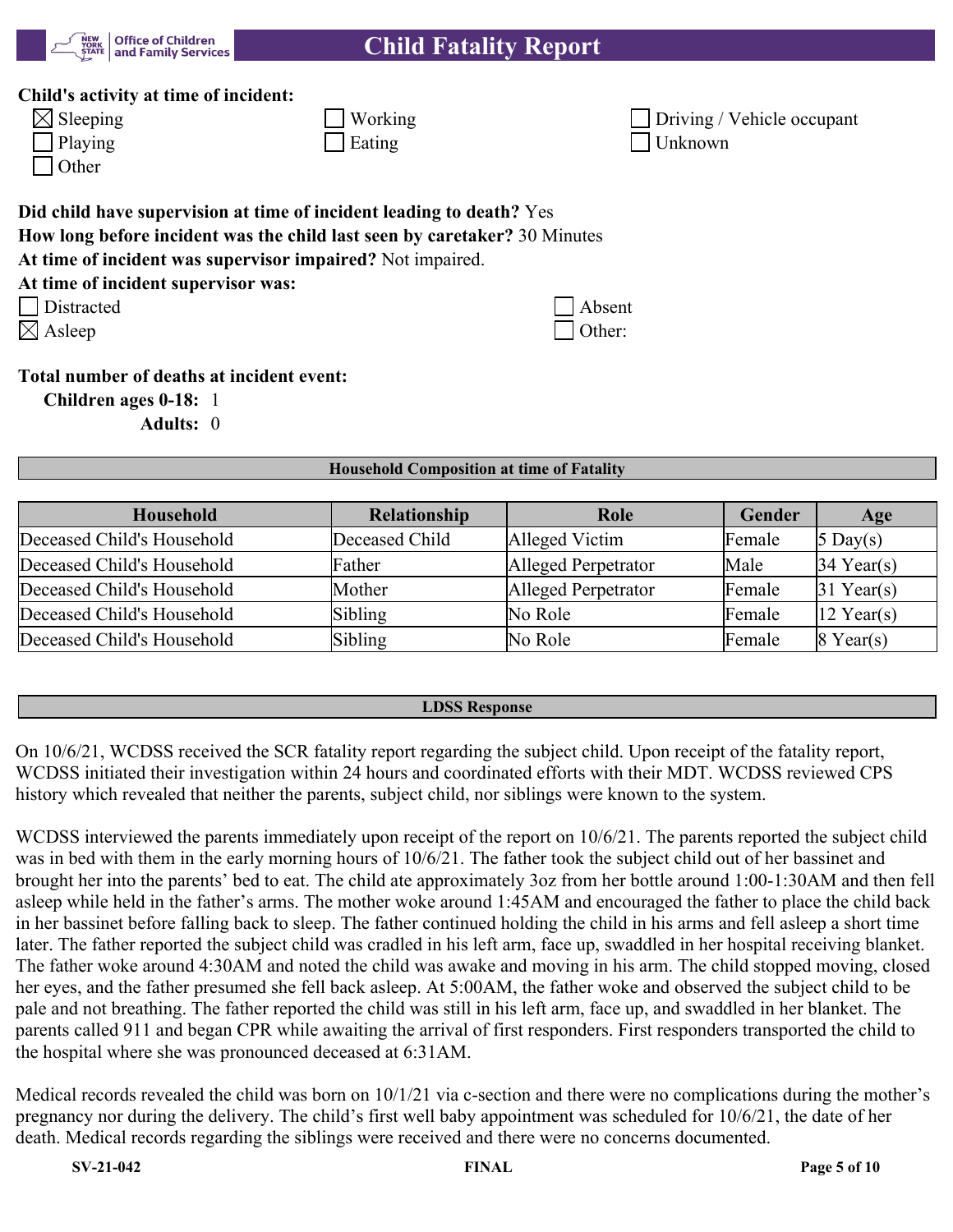

The siblings were assessed to be safe in the care of their parents. No safety concerns were revealed for the surviving children, as the unsafe situation was isolated to the circumstances of the infant's vulnerability. Both siblings reported knowledge of the subject child's death, but the record did not reflect they were aware of the conditions surrounding the death.

Law enforcement advised WCDSS of their interviews with the family. Law enforcement corroborated the parents' account of the incident. Law enforcement determined there was no criminality or foul play suspected in the death and closed their investigation. A phone conversation with the medical examiner revealed the preliminary cause of death to be unsafe sleep, though he was awaiting histology results prior to making official the manner and cause of death. The appropriate fatalityrelated services were offered, and the case was closed upon sufficiently gathering information to determine the investigation.

#### **Official Manner and Cause of Death**

**Official Manner:** Pending **Primary Cause of Death:** Pending **Person Declaring Official Manner and Cause of Death:** Medical Examiner

#### **Multidisciplinary Investigation/Review**

#### **Was the fatality investigation conducted by a Multidisciplinary Team (MDT)?**Yes

**Comments:** WCDSS adhered to previously approved protocols for joint investigations by coordinating efforts with law enforcement and notifying the DA's office of the death.

#### **Was the fatality referred to an OCFS approved Child Fatality Review Team?**Yes

| <b>SCR Fatality Report Summary</b> |                                      |                |                   |  |  |  |
|------------------------------------|--------------------------------------|----------------|-------------------|--|--|--|
|                                    |                                      |                |                   |  |  |  |
| <b>Alleged Victim(s)</b>           | <b>Alleged Perpetrator(s)</b>        | Allegation(s)  | <b>Allegation</b> |  |  |  |
|                                    |                                      |                | <b>Outcome</b>    |  |  |  |
| 059101 - Deceased Child, Female, 5 | $ 059103$ - Father, Male, 34 Year(s) | DOA / Fatality | Substantiated     |  |  |  |
| Days                               |                                      |                |                   |  |  |  |
| 059101 - Deceased Child, Female, 5 | $ 059103$ - Father, Male, 34 Year(s) | Inadequate     | Substantiated     |  |  |  |
| Days                               |                                      | Guardianship   |                   |  |  |  |
| 059101 - Deceased Child, Female, 5 | 059102 - Mother, Female, 31          | DOA / Fatality | Unsubstantiated   |  |  |  |
| Days                               | Year(s)                              |                |                   |  |  |  |
| 059101 - Deceased Child, Female, 5 | 059102 - Mother, Female, 31          | Inadequate     | Unsubstantiated   |  |  |  |
| Days                               | Year(s)                              | Guardianship   |                   |  |  |  |

#### **CPS Fatality Casework/Investigative Activities**

|                                              | Yes      | N <sub>0</sub> | N/A | <b>Unable to</b><br><b>Determine</b> |
|----------------------------------------------|----------|----------------|-----|--------------------------------------|
| All children observed?                       | $\times$ |                |     |                                      |
| When appropriate, children were interviewed? | $\times$ |                |     |                                      |
| Alleged subject(s) interviewed face-to-face? | $\times$ |                |     |                                      |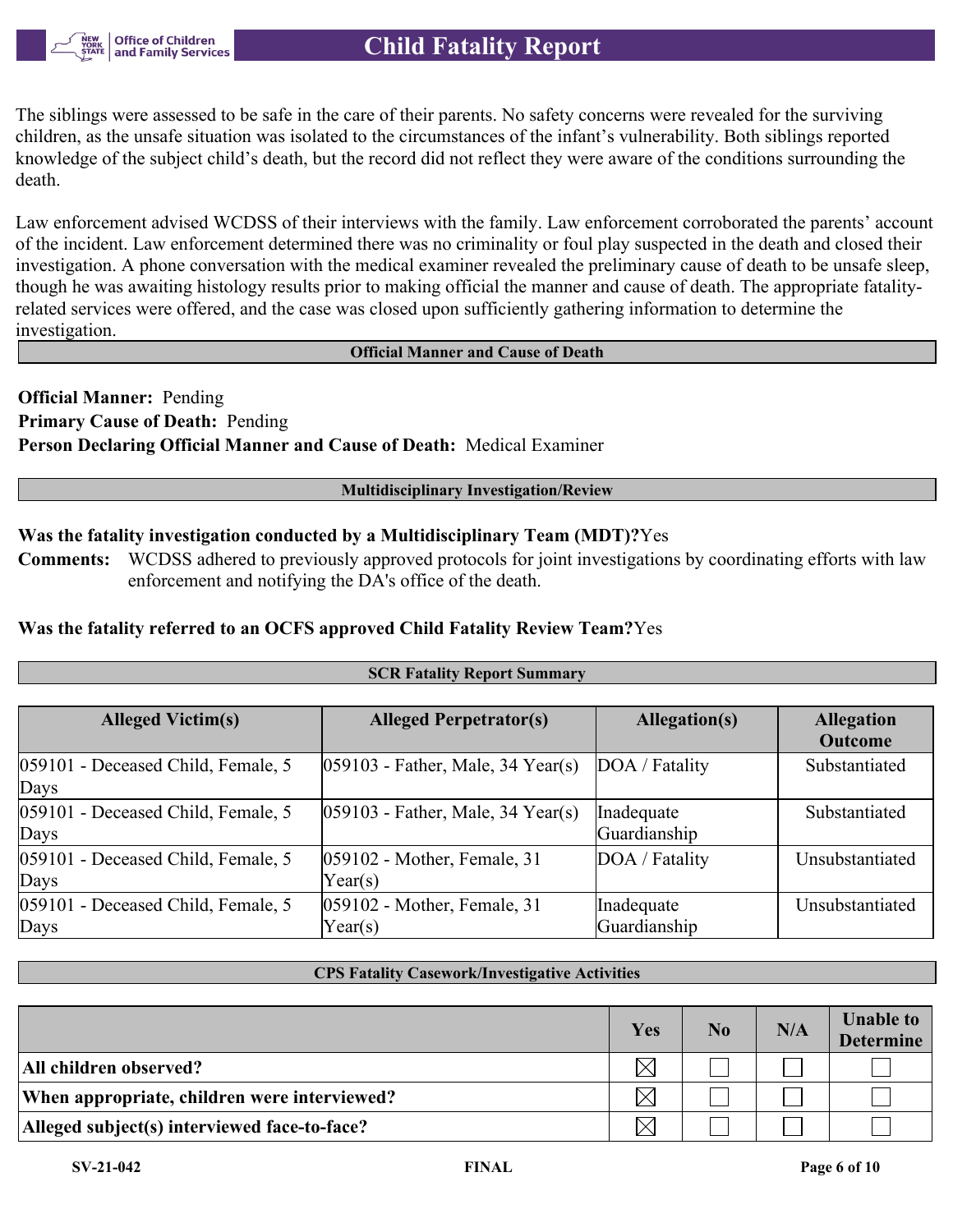

| All 'other persons named' interviewed face-to-face?                                                                                                                       | $\times$    |  |  |
|---------------------------------------------------------------------------------------------------------------------------------------------------------------------------|-------------|--|--|
| Contact with source?                                                                                                                                                      | $\times$    |  |  |
| All appropriate Collaterals contacted?                                                                                                                                    | $\times$    |  |  |
| Was a death-scene investigation performed?                                                                                                                                | $\boxtimes$ |  |  |
| Was there discussion with all parties (youth, other household members,<br>and staff) who were present that day (if nonverbal, observation and<br>comments in case notes)? | $\boxtimes$ |  |  |
| Coordination of investigation with law enforcement?                                                                                                                       | $\boxtimes$ |  |  |
| Was there timely entry of progress notes and other required<br>documentation?                                                                                             |             |  |  |

## **Additional information:**

All relevant collateral sources were contacted.

| <b>Fatality Safety Assessment Activities</b>                                                                                                                                                                                               |             |                |             |                                      |
|--------------------------------------------------------------------------------------------------------------------------------------------------------------------------------------------------------------------------------------------|-------------|----------------|-------------|--------------------------------------|
|                                                                                                                                                                                                                                            |             |                |             |                                      |
|                                                                                                                                                                                                                                            | Yes         | N <sub>0</sub> | N/A         | <b>Unable to</b><br><b>Determine</b> |
| Were there any surviving siblings or other children in the household?                                                                                                                                                                      | $\boxtimes$ |                |             |                                      |
| Was there an adequate assessment of impending or immediate danger to surviving siblings/other children in the<br>household named in the report:                                                                                            |             |                |             |                                      |
| Within 24 hours?                                                                                                                                                                                                                           | $\boxtimes$ |                |             |                                      |
| At 7 days?                                                                                                                                                                                                                                 | $\times$    |                |             |                                      |
| At 30 days?                                                                                                                                                                                                                                | $\boxtimes$ |                |             |                                      |
| Was there an approved Initial Safety Assessment for all surviving<br>siblings/ other children in the household within 24 hours?                                                                                                            | $\boxtimes$ |                |             |                                      |
| Are there any safety issues that need to be referred back to the local<br>district?                                                                                                                                                        |             | $\boxtimes$    |             |                                      |
|                                                                                                                                                                                                                                            |             |                |             |                                      |
| When safety factors were present that placed the surviving siblings/other<br>children in the household in impending or immediate danger of serious<br>harm, were the safety interventions, including parent/caretaker actions<br>adequate? |             |                | $\boxtimes$ |                                      |

#### **Fatality Risk Assessment / Risk Assessment Profile**

|                                                                                                                                                             | Yes         | N <sub>0</sub> | N/A | <b>Unable to</b><br><b>Determine</b> |
|-------------------------------------------------------------------------------------------------------------------------------------------------------------|-------------|----------------|-----|--------------------------------------|
| Was the risk assessment/RAP adequate in this case?                                                                                                          | $\times$    |                |     |                                      |
| During the course of the investigation, was sufficient information<br>gathered to assess risk to all surviving siblings/other children in the<br>household? | $\boxtimes$ |                |     |                                      |
| Was there an adequate assessment of the family's need for services?                                                                                         | $\boxtimes$ |                |     |                                      |
| $SV-21-042$<br><b>FINAL</b>                                                                                                                                 |             |                |     | Page 7 of 10                         |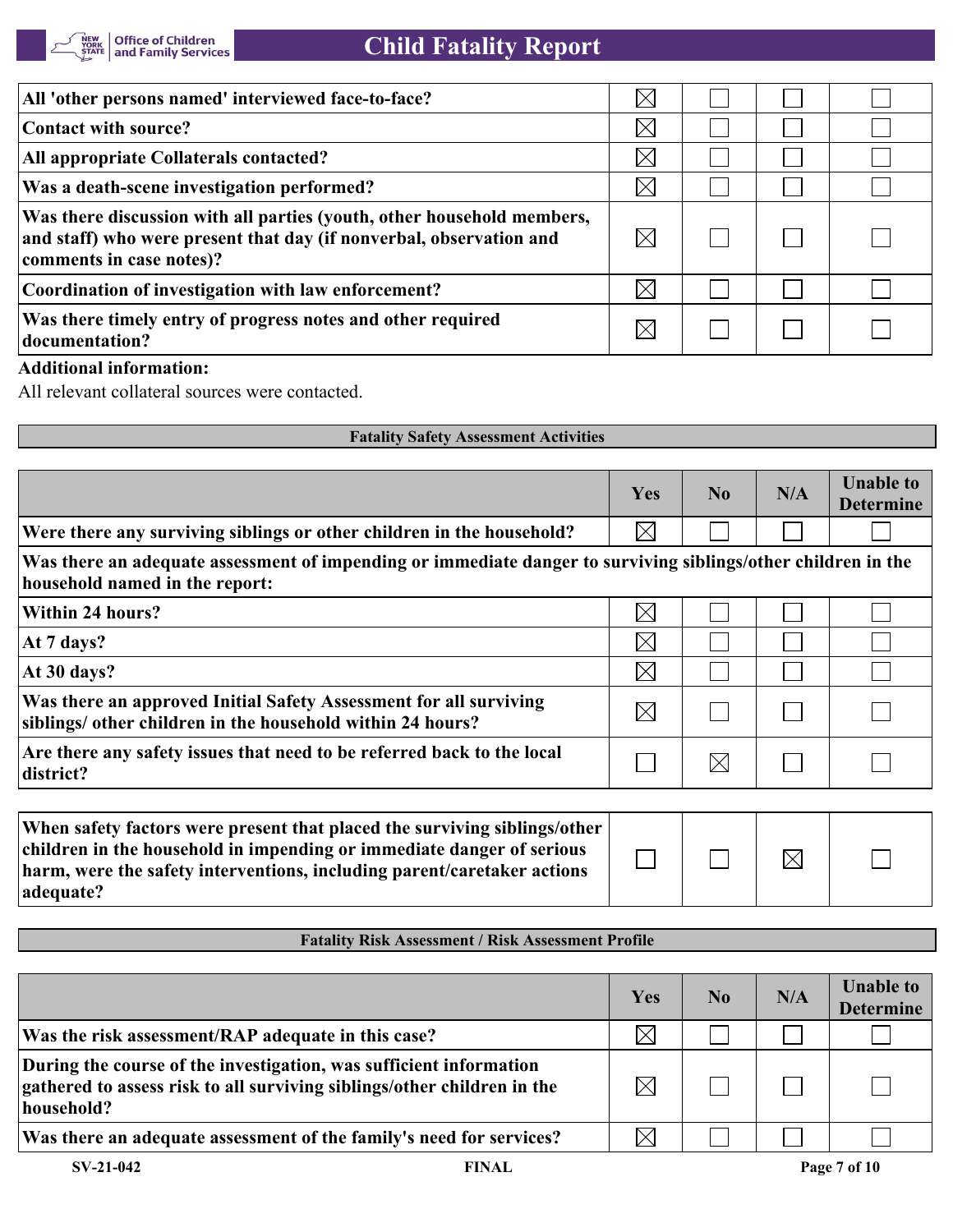

| Did the protective factors in this case require the LDSS to file a petition<br>in Family Court at any time during or after the investigation? | $\boxtimes$ |  |
|-----------------------------------------------------------------------------------------------------------------------------------------------|-------------|--|
| Were appropriate/needed services offered in this case                                                                                         |             |  |
| <b>Explain:</b><br>WCDSS provided the family with community-based resources.                                                                  |             |  |

#### **Placement Activities in Response to the Fatality Investigation**

|                                                                                                                                                                                                       | Yes | No          | N/A | <b>Unable to</b><br><b>Determine</b> |
|-------------------------------------------------------------------------------------------------------------------------------------------------------------------------------------------------------|-----|-------------|-----|--------------------------------------|
| Did the safety factors in the case show the need for the surviving<br>siblings/other children in the household be removed or placed in foster<br>care at any time during this fatality investigation? |     | $\boxtimes$ |     |                                      |
| Were there surviving children in the household that were removed either<br>as a result of this fatality report / investigation or for reasons unrelated<br>to this fatality?                          |     |             |     |                                      |
| <b>Explain as necessary:</b><br>There was no removal of the siblings.                                                                                                                                 |     |             |     |                                      |

**Legal Activity Related to the Fatality**

**Was there legal activity as a result of the fatality investigation?** There was no legal activity.

| Services Provided to the Family in Response to the Fatality |                                          |                                   |                                       |                              |                                            |              |                                                 |
|-------------------------------------------------------------|------------------------------------------|-----------------------------------|---------------------------------------|------------------------------|--------------------------------------------|--------------|-------------------------------------------------|
| <b>Services</b>                                             | <b>Provided</b><br><b>After</b><br>Death | Offered,<br>but<br><b>Refused</b> | Offered,<br><b>Unknown</b><br>if Used | <b>Not</b><br><b>Offered</b> | <b>Needed</b><br>but<br><b>Unavailable</b> | N/A          | <b>CDR</b><br><b>Lead to</b><br><b>Referral</b> |
| <b>Bereavement counseling</b>                               | $\boxtimes$                              |                                   |                                       |                              |                                            |              |                                                 |
| <b>Economic support</b>                                     |                                          |                                   |                                       |                              |                                            | $\boxtimes$  |                                                 |
| <b>Funeral arrangements</b>                                 |                                          |                                   |                                       |                              |                                            | $\boxtimes$  |                                                 |
| <b>Housing assistance</b>                                   |                                          |                                   |                                       |                              |                                            | $\boxtimes$  |                                                 |
| <b>Mental health services</b>                               | $\times$                                 |                                   |                                       |                              |                                            |              |                                                 |
| <b>Foster care</b>                                          |                                          |                                   |                                       |                              |                                            | $\boxtimes$  |                                                 |
| <b>Health care</b>                                          |                                          |                                   |                                       |                              |                                            | $\boxtimes$  |                                                 |
| <b>Legal services</b>                                       |                                          |                                   |                                       |                              |                                            | $\boxtimes$  |                                                 |
| <b>Family planning</b>                                      |                                          |                                   |                                       |                              |                                            | $\boxtimes$  |                                                 |
| <b>Homemaking Services</b>                                  |                                          |                                   |                                       |                              |                                            | $\boxtimes$  |                                                 |
| <b>Parenting Skills</b>                                     |                                          |                                   |                                       |                              |                                            | $\boxtimes$  |                                                 |
| <b>Domestic Violence Services</b>                           |                                          |                                   |                                       |                              |                                            | $\boxtimes$  |                                                 |
| <b>Early Intervention</b>                                   |                                          |                                   |                                       |                              |                                            | $\boxtimes$  |                                                 |
| SV-21-042                                                   |                                          | <b>FINAL</b>                      |                                       |                              |                                            | Page 8 of 10 |                                                 |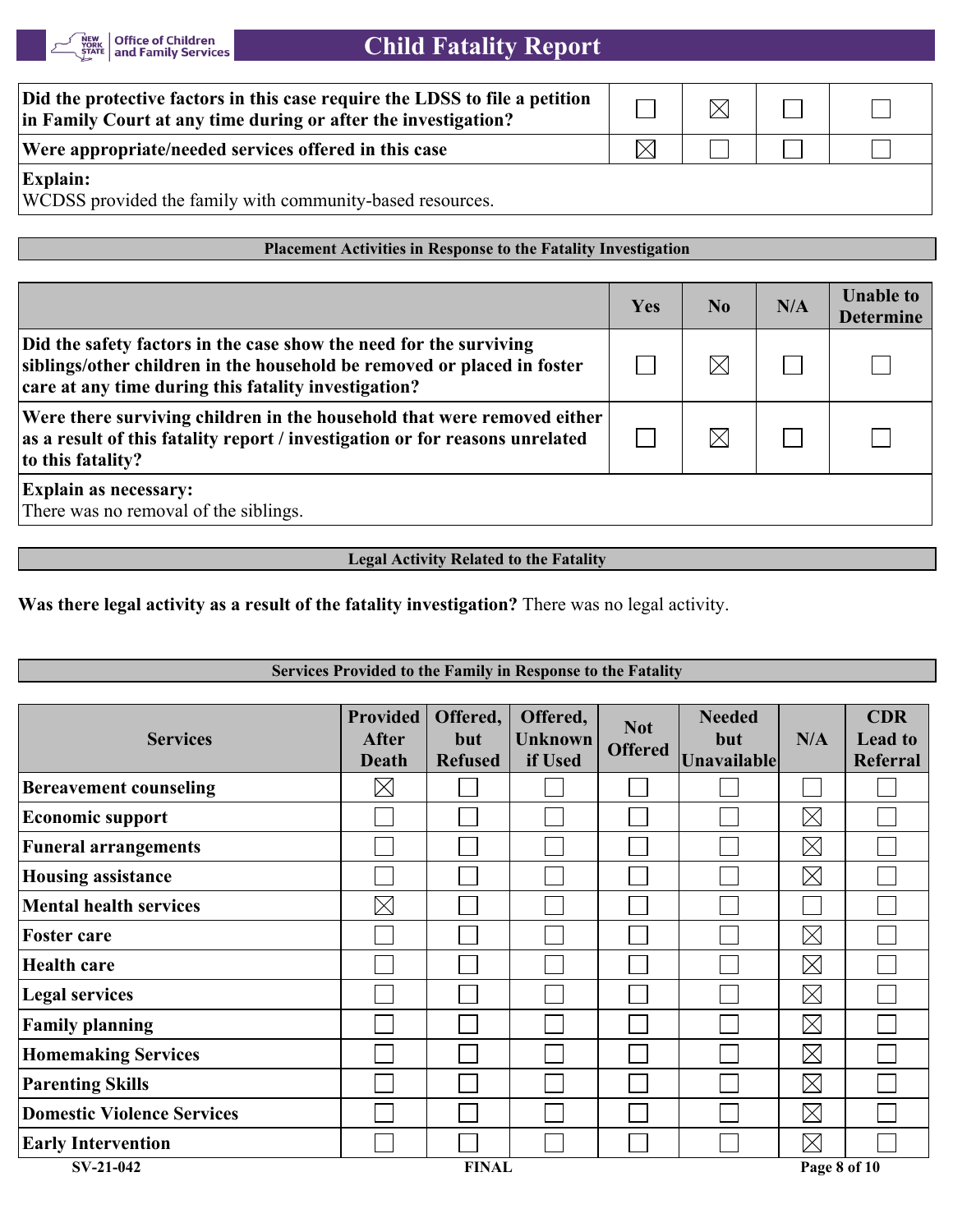

| Alcohol/Substance abuse                                                                                             |  |  |  |  |  | $\times$ |  |
|---------------------------------------------------------------------------------------------------------------------|--|--|--|--|--|----------|--|
| Child Care                                                                                                          |  |  |  |  |  | $\times$ |  |
| Intensive case management                                                                                           |  |  |  |  |  | $\times$ |  |
| <b>Family or others as safety resources</b>                                                                         |  |  |  |  |  |          |  |
| Other                                                                                                               |  |  |  |  |  |          |  |
| <b>Other, specify:</b> Victim Assistance Services (VAS)                                                             |  |  |  |  |  |          |  |
| Additional information, if necessary:                                                                               |  |  |  |  |  |          |  |
| WCDSS provided referrals for community-based mental health and bereavement counseling to the family. A referral for |  |  |  |  |  |          |  |

Victim Assistance Services was made and the mother was participating in a Women's Group at the time the investigation closed.

# **Were services provided to siblings or other children in the household to address any immediate needs and support their well-being in response to the fatality?** Yes

**Explain:**

WCDSS provided referrals for community-based resources to the parents for the siblings.

## **Were services provided to parent(s) and other care givers to address any immediate needs related to the fatality?** Yes

### **Explain:**

WCDSS provided the parents with resources for community-based mental health and bereavement counseling.

## **History Prior to the Fatality**

| <b>Child Information</b>                                                             |                                        |                |  |  |  |  |  |  |
|--------------------------------------------------------------------------------------|----------------------------------------|----------------|--|--|--|--|--|--|
| Did the child have a history of alleged child abuse/maltreatment?                    |                                        | N <sub>0</sub> |  |  |  |  |  |  |
| Was the child ever placed outside of the home prior to the death?                    |                                        | N <sub>0</sub> |  |  |  |  |  |  |
| Were there any siblings ever placed outside of the home prior to this child's death? | N <sub>o</sub>                         |                |  |  |  |  |  |  |
| Was the child acutely ill during the two weeks before death?                         | N <sub>o</sub>                         |                |  |  |  |  |  |  |
|                                                                                      | <b>Infants Under One Year Old</b>      |                |  |  |  |  |  |  |
| During pregnancy, mother:                                                            |                                        |                |  |  |  |  |  |  |
| Had medical complications / infections                                               | Had heavy alcohol use                  |                |  |  |  |  |  |  |
| Misused over-the-counter or prescription drugs                                       | Smoked tobacco                         |                |  |  |  |  |  |  |
| Experienced domestic violence                                                        | Used illicit drugs                     |                |  |  |  |  |  |  |
| $\boxtimes$ Was not noted in the case record to have any of the issues listed        |                                        |                |  |  |  |  |  |  |
| <b>Infant was born:</b>                                                              |                                        |                |  |  |  |  |  |  |
| Drug exposed                                                                         | With fetal alcohol effects or syndrome |                |  |  |  |  |  |  |
| With neither of the issues listed noted in case record                               |                                        |                |  |  |  |  |  |  |
|                                                                                      |                                        |                |  |  |  |  |  |  |